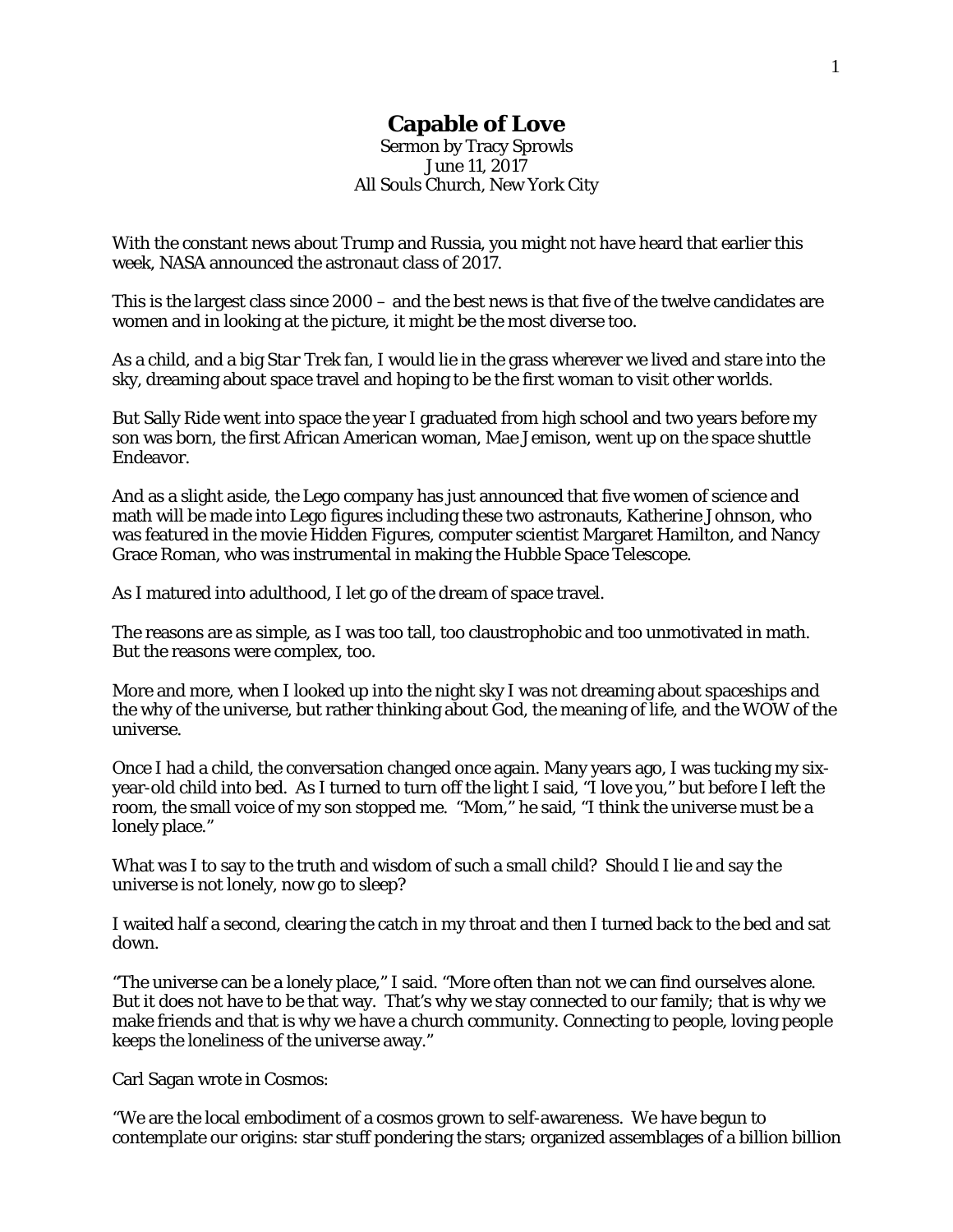billion atoms considering the evolution of atoms; tracing the long journey by which, here at least, consciousness arose."

In the developing and expanding universe, in this boundless and unlimited universe, life on this planet came into being. Whether you believe in evolution or creation or something else, the fact is that life developed on this big, blue marble of a planet.

The likelihood of this event — that life on our planet, that the water and the sun's energy and the mutation of cells would all work together to create life — are very slim.

And yet here we are.

These two events, the creation of the universe and the unfolding, ever more conscious development of human life are intricately connected.

Not only because we are star stuff but because in looking at the stars over our heads shining in the night sky, we begin to grasp the vastness of space and the tiny speck of life we represent in the grand scheme of things.

Several years ago, I ran across an exchange between a student and her Dartmouth professor published in the *New York Times*.

Here is part of the exchange:

*For his lecture course at Dartmouth last summer, "Astronomy 3: Exploring the Universe," Prof. Yorke Brown gave a quiz at week's end.*

*"Any questions?" he asked, just before one on the life cycle of stars. Just one.* 

*Johanna Evans, an English major, wanted to know: "How do you keep from despairing at the immensity of space and the smallness of us?" She continued,*

*"I guess the hugeness of what we are studying finally caught up with me once we broke out of the basic principles of physics…*

*"I felt as though the impact of my existence is small, compared to something like the impact of a supernova."*

*DR. BROWN wrote back to Miss Evans:* 

*Johanna, you are most certainly an infinitesimal in the cold vastness of the cosmos, and yes, you are only one of billions of humans and other creatures who have come before and will come after, and your life is barely a mathematical instant in the span of time.* 

*But you are also, just as certainly, a miracle:* 

*you are a creature capable of thought, of wonder, of awe. You are a creature capable of recognizing that you are not the center of the Universe.* 

*And it is because of that very capacity that you can see in other people the same intrinsic value that you see in yourself.*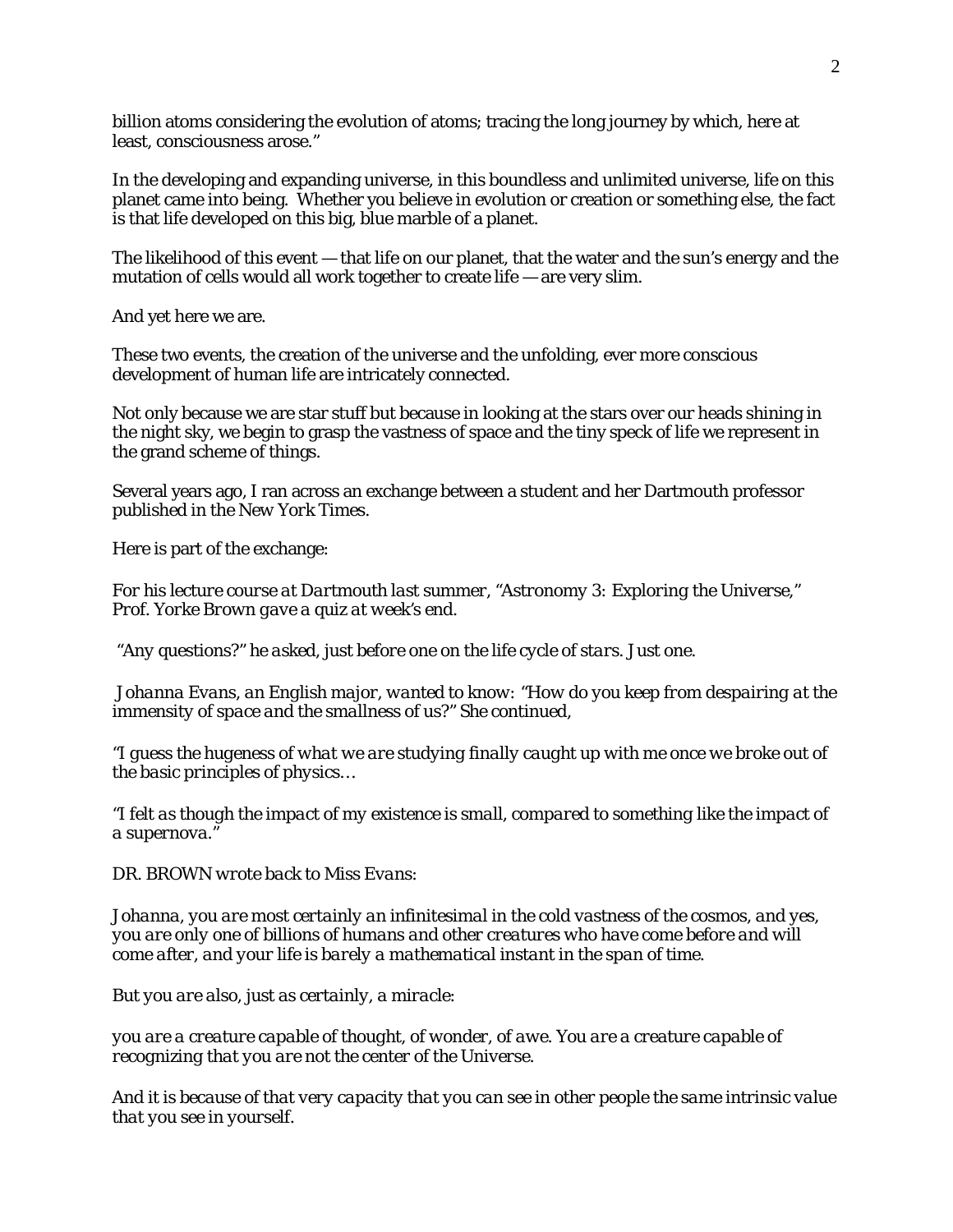*You are capable of love, and so need not despair of insignificance.* 

*See you Monday.*

You are capable of love. You are capable of love and so need not despair of insignificance.

The universe is vast and infinite. We are star stuff, present at the beginning of time and still unfolding. We are capable of love.

Dick Gilbert writes, "We are, therefore, we love. Cosmic bits of mass and energy come to life together. We love, therefore, we are. May we be humble before the wonder of what we dare to create."

We each can shine; we each can give life meaning in innumerable, unimaginable ways.

We are creative and industrious creatures working, laughing and playing, always capable of love. Each of us must find our own way to express this love.

For some it will be to follow their dreams and become an astronaut.

Or an engineer. Or a teacher. Or a parent.

For others, it will be in being a good friend or good listener. And still others will express this love capacity by picking up trash on the sidewalk or building bridges between people or writing a book or running for office.

The list is as endless as the universe itself.

This is one of the reasons why this church community exists. Because the universe can be a lonely place, and here no one need be lonely.

No one need be alone. No one need despair.

Another reason we learned earlier this morning in the words about the Flower Communion.

The significance of the Flower Communion is that as no two flowers are alike, so no two people are alike, yet each has a contribution to make.

Together, the different flowers form a beautiful bouquet.

Just as the bouquet would not be what it is without the presence of each individual flower, our church community would not be what it is without each and every one of us.

We exist for other reasons too, of course. Earl Holt, the former minister of King's Chapel in Boston reminds us – he says:

"Let us be renewed in confidence that the long littleness of our life serves no small purpose, that the words and deeds of our days have meaning beyond themselves, that the highest purposes of life may be served even in the humblest of acts…

"To know justice and live justly is to become just; to know love and so to live is to become loving."